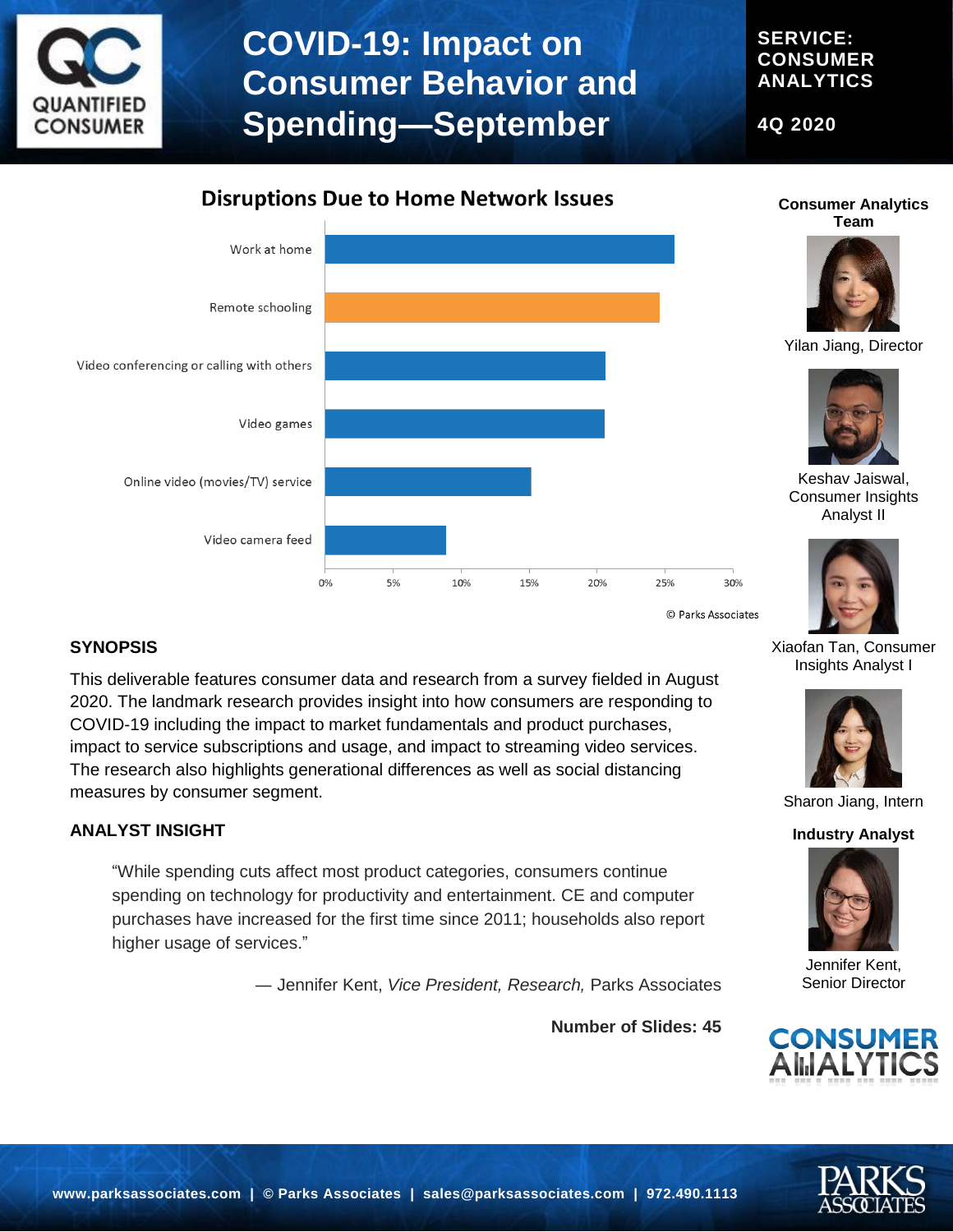

# **COVID-19: Impact on Consumer Behavior and Spending—September**

**SERVICE: CONSUMER ANALYTICS**

**4Q 2020**

## **CONTENTS**

#### **Executive Summary**

- Industry Insight
- Consumer Attitudes Toward COVID-19 and its Impact on the Economy
- Use of Services: During vs. After COVID-19
- High Concern about Children Falling Behind in School
- Use of Online Educational Tools During COVID-19

#### **COVID-19 Waves Re-entrench US Households**

- COVID-19 Impact on Employment **Status**
- Consumer Attitudes Toward Impact of COVID-19
- Households Working from Home
- Personal Knowledge of Someone with COVID-19
- Consumer Attitudes Toward Impact of COVID-19
- Top 8 Concerns During the COVID-19 **Crisis**
- Additional Concerns During the COVID-19 Crisis
- Consumer Attitudes Toward COVID-19

#### **Household Spending Changes and Service Use**

- Household Spending Changes Due to COVID-19
- Housing and Lifestyle Spending Changes Due to COVID-19
- Entertainment and Technology Spending Changes Due to COVID-19
- Services Used During COVID-19 Crisis
- Use of Services: During vs. After COVID-19
- Expected Lasting Changes from COVID-19
- Earliest Timeframe Consumer Expects to Engage in Activities
- 2021 as the Earliest Engagement in Activity: July vs. September **Expectations**
- High Satisfaction with Handling of the COVID-19 Crisis by Service Providers
- Most Influential Factors in Resuming Usual Spending Habits

#### **Deep Dive: eLearning Technologies**

- Expected Educational Scenarios for Fall 2020 Semester
- Expectation of Continued Schooling at Home
- Use of Online Educational Tools During COVID-19
- Intention to Increase Spending on Online Educational Tools by Use of Online Education Tools: July/August vs. October/November 2020
- High Concern about Children Falling Behind in School
- Online Educational Tool Use and Spending Intentions, by Concern over Children Falling Behind
- Indicators of Interest in eLearning Tools, by Ages of Children in Household
- Reasons for Purchasing Electronics During COVID-19 Crisis
- Disruptions Due to Home Network **Issues**

#### **Appendix**